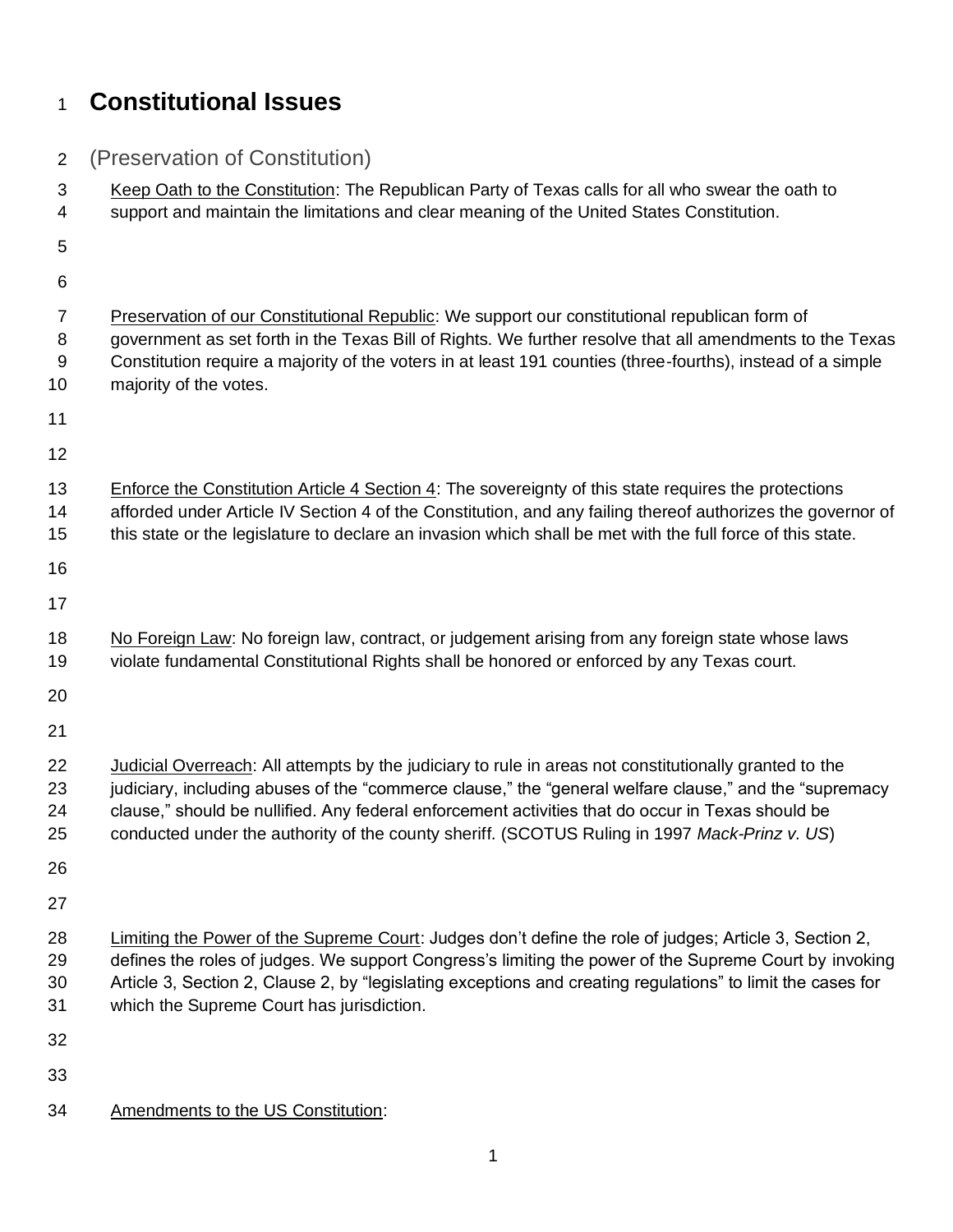| 35<br>36<br>37<br>38<br>39<br>40<br>41<br>42<br>43<br>44<br>45<br>46 | a. We support term limits of twelve years for federal and state offices.<br>The Republican Party of Texas opposes "packing" (or enlarging) the United States<br>b.<br>Supreme Court and supports the pending "Keep Nine Amendment" as filed in the United<br>States Senate and the House of Representatives with Bipartisan support.<br>Repeal the 16 <sup>th</sup> Amendment (Federal Income Tax) (New resolution/plank)<br>C.<br>d. We support restoring state sovereignty with the repeal of the 17th Amendment of the United<br>States Constitution and the appointment of United States Senators by the state legislatures.<br>e. We support a change to the $14th$ Amendment to eliminate "birth tourism" or anchor babies<br>by granting citizenship only to those with at least one biological parent who is a US citizen.<br>f. We support a constitutional amendment making English the official language of the United<br>States, and one of no more than two official languages of all US territories and other<br>possessions. |
|----------------------------------------------------------------------|---------------------------------------------------------------------------------------------------------------------------------------------------------------------------------------------------------------------------------------------------------------------------------------------------------------------------------------------------------------------------------------------------------------------------------------------------------------------------------------------------------------------------------------------------------------------------------------------------------------------------------------------------------------------------------------------------------------------------------------------------------------------------------------------------------------------------------------------------------------------------------------------------------------------------------------------------------------------------------------------------------------------------------------------|
| 47<br>48                                                             |                                                                                                                                                                                                                                                                                                                                                                                                                                                                                                                                                                                                                                                                                                                                                                                                                                                                                                                                                                                                                                             |
| 49<br>50<br>51                                                       | Executive Orders: We oppose all executive orders, whether by a president, a governor, or a local<br>official, that go beyond administration of executive authority and have the effect of legislation. We call<br>upon the Texas Legislature or local lawmakers to nullify such executive orders.                                                                                                                                                                                                                                                                                                                                                                                                                                                                                                                                                                                                                                                                                                                                           |
| 52                                                                   |                                                                                                                                                                                                                                                                                                                                                                                                                                                                                                                                                                                                                                                                                                                                                                                                                                                                                                                                                                                                                                             |
| 53                                                                   |                                                                                                                                                                                                                                                                                                                                                                                                                                                                                                                                                                                                                                                                                                                                                                                                                                                                                                                                                                                                                                             |
| 54                                                                   | <b>Limiting Overreaching State Government:</b>                                                                                                                                                                                                                                                                                                                                                                                                                                                                                                                                                                                                                                                                                                                                                                                                                                                                                                                                                                                              |
| 55<br>56<br>57<br>58<br>59<br>60<br>61<br>62<br>63<br>64             | a. Repeal and replace Texas Code 418.<br>b. No form of government shall ever again implement mass lockdowns on the people, our<br>businesses, and churches.<br>c. We oppose funding or implementation of any form of contact tracing.<br>The Constitution must be changed to require the Legislature come to session after a<br>d.<br>declared emergency lasting 30 days or more in five or more counties.<br>e. The Texas Governor shall no longer use executive orders to create public policy or law, and<br>shall no longer have the power to close businesses or declare some as "essential" or "non-<br>essential."<br>The Governor's authority during an emergency shall not be delegated.<br>f.                                                                                                                                                                                                                                                                                                                                     |
| 65                                                                   |                                                                                                                                                                                                                                                                                                                                                                                                                                                                                                                                                                                                                                                                                                                                                                                                                                                                                                                                                                                                                                             |
| 66<br>67<br>68<br>69<br>70<br>71<br>72<br>73                         | Dereliction of Duty: The failure to discharge any duty by a public official shall be a violation of the terms<br>of his or her oath of office, which shall constitute a crime, and upon conviction thereof shall be<br>punishable by a fine or imprisonment, depending on the nature of the offense. Any entity or person who<br>acts under the color of federal or state law to deprive a Texan of the rights or privileges insured by the<br>federal and state Constitution shall be liable to the injured parties for redress, including monetary<br>damages and injunctive relief, notwithstanding any preexisting immunities.                                                                                                                                                                                                                                                                                                                                                                                                          |
| 74                                                                   |                                                                                                                                                                                                                                                                                                                                                                                                                                                                                                                                                                                                                                                                                                                                                                                                                                                                                                                                                                                                                                             |
| 75                                                                   | Article V Convention of States: We reaffirm our support for our Texas State Legislators' call for a limited<br>2                                                                                                                                                                                                                                                                                                                                                                                                                                                                                                                                                                                                                                                                                                                                                                                                                                                                                                                            |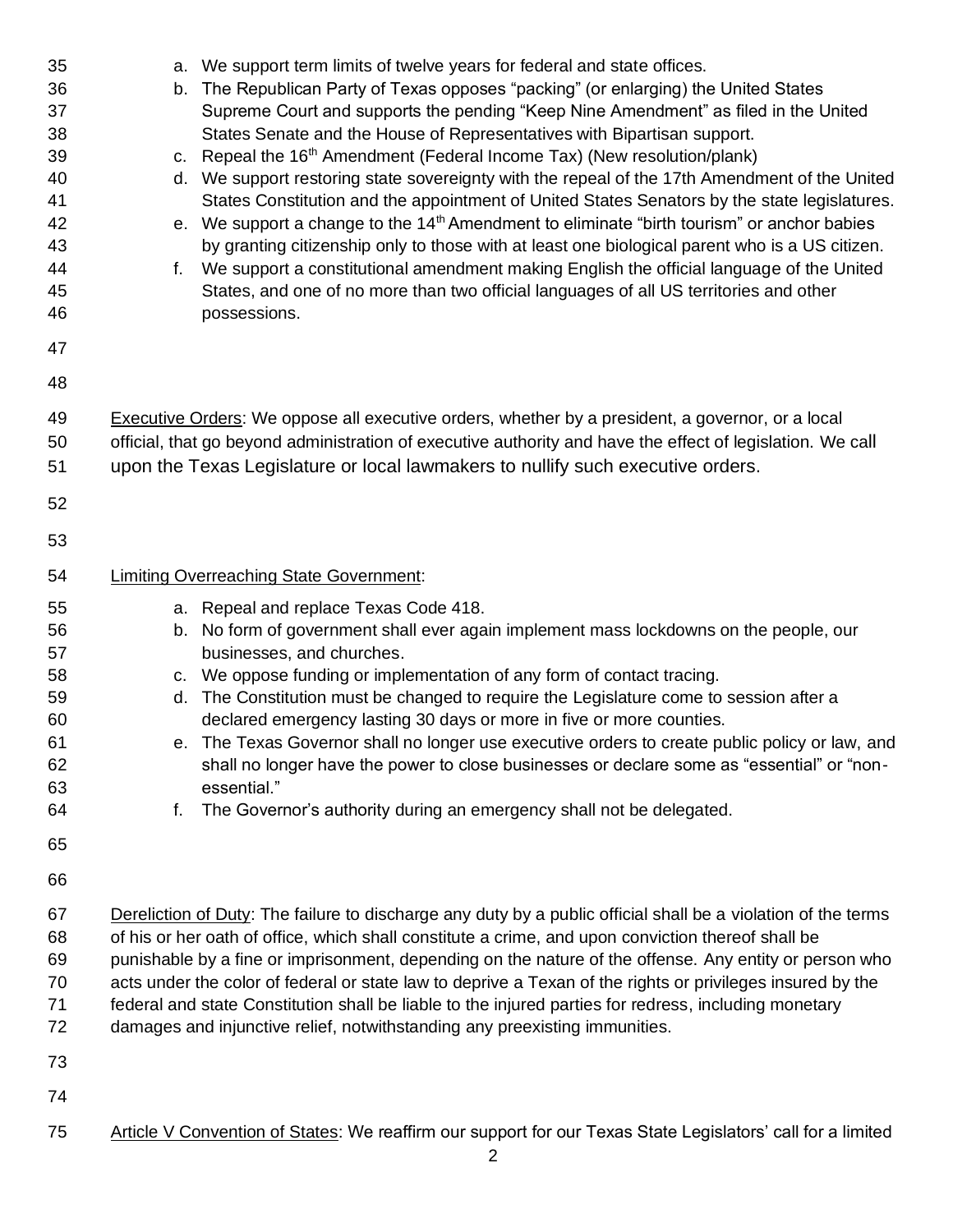Article V Convention of States for the specific purpose of reducing the power of the federal government, including fiscal responsibility, balanced budget, and term limits. Any proposed amendments must be ratified by three-fourths of the states, and ratification thereof is not subject to any sunset provision.

- 
- 

| 81             | (Citizen Rights)                                                                                                                                                                                                                                                                                                      |
|----------------|-----------------------------------------------------------------------------------------------------------------------------------------------------------------------------------------------------------------------------------------------------------------------------------------------------------------------|
| 82<br>83<br>84 | The Rights of a Sovereign People: The Republican Party of Texas supports the historic concept,<br>established by our nation's founders, of limited civil government jurisdiction under the natural laws of<br>God, and we oppose the concept that the state is sovereign over the affairs of men, the family, and the |
| 85             | church. We believe that government properly exists by the consent of the governed and must be                                                                                                                                                                                                                         |
| 86             | restrained from intruding into the freedoms of its citizens. The function of government is not to grant                                                                                                                                                                                                               |
| 87<br>88       | rights, but to protect the unalienable, God-given rights of life, liberty, property, and the pursuit of<br>happiness of all, including the unborn.                                                                                                                                                                    |
| 89             |                                                                                                                                                                                                                                                                                                                       |
| 90             |                                                                                                                                                                                                                                                                                                                       |
| 91<br>92       | Protecting Constitutional Rights Regarding Age: There should be a single age of majority upon which,<br>when reached, all citizens will be guaranteed their rights, duties, and privileges.                                                                                                                           |
| 93             |                                                                                                                                                                                                                                                                                                                       |
| 94             |                                                                                                                                                                                                                                                                                                                       |
| 95<br>96<br>97 | National Popular Vote: The National Popular Vote Interstate Compact is a direct violation of Article 1,<br>Section 10, and Article 2, Section 1, of the Constitution and shall be rejected by Texas and all its                                                                                                       |
| 98             | officials. We support the electoral college.                                                                                                                                                                                                                                                                          |
| 99             |                                                                                                                                                                                                                                                                                                                       |
| 100            | Recall Elections: We support the right to recall our elected officials.                                                                                                                                                                                                                                               |
|                |                                                                                                                                                                                                                                                                                                                       |
| 101            |                                                                                                                                                                                                                                                                                                                       |
| 102            |                                                                                                                                                                                                                                                                                                                       |
| 103<br>104     | Habeas Corpus: Any federal suspension of the writ of habeas corpus against a Texas citizen shall be<br>violative of the tenth amendment, Texas sovereignty, sovereignty of the individual, and actionable by                                                                                                          |
| 105            | the state or the citizen.                                                                                                                                                                                                                                                                                             |
| 106            |                                                                                                                                                                                                                                                                                                                       |
| 107            |                                                                                                                                                                                                                                                                                                                       |
| 108            | Census: In accordance with-the United States Constitution, we support an actual count of United States                                                                                                                                                                                                                |
| 109            | citizens only, and we oppose Census Bureau estimates and the collection of all other data.                                                                                                                                                                                                                            |
| 110            |                                                                                                                                                                                                                                                                                                                       |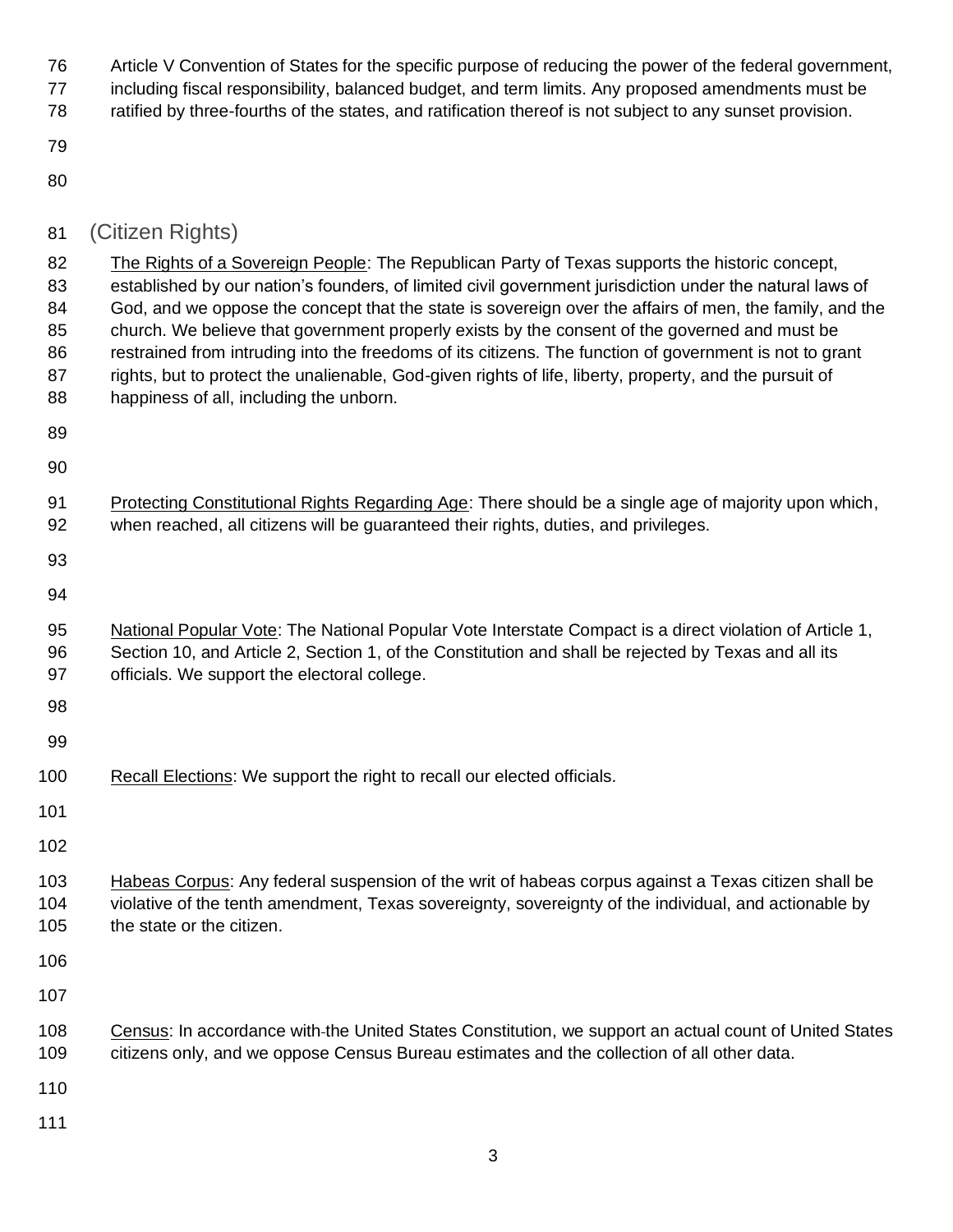| 112<br>113<br>114                             | Equal Rights Amendment: We call upon the 88 <sup>th</sup> Texas Legislature to adopt a resolution clarifying that<br>the 1972 ratification by the 62 <sup>nd</sup> Texas Legislature of the proposed Equal Rights Amendment to the<br>United States Constitution was valid only through March 22, 1979.                                                                                                                                                                                                                                                                                                                                                            |
|-----------------------------------------------|--------------------------------------------------------------------------------------------------------------------------------------------------------------------------------------------------------------------------------------------------------------------------------------------------------------------------------------------------------------------------------------------------------------------------------------------------------------------------------------------------------------------------------------------------------------------------------------------------------------------------------------------------------------------|
| 115                                           |                                                                                                                                                                                                                                                                                                                                                                                                                                                                                                                                                                                                                                                                    |
| 116                                           |                                                                                                                                                                                                                                                                                                                                                                                                                                                                                                                                                                                                                                                                    |
| 117<br>118<br>119<br>120<br>121<br>122<br>123 | Parental Rights: The rights of parents are foundational to Western society and shall be respected,<br>affirmed, and protected by the Texas Constitution and Texas Law. We call upon the Legislature to<br>properly recognize and affirm the fundamental right of parents to make all decisions regarding the<br>upbringing and control of their children in all aspects, especially with regard to the grievous violations of<br>the Texas education system. Any failure to recognize, protect, or honor these fundamental rights shall<br>be actionable. Any parent exercising any of these fundamental rights shall not be prosecuted as<br>domestic terrorists. |
| 124                                           |                                                                                                                                                                                                                                                                                                                                                                                                                                                                                                                                                                                                                                                                    |
| 125                                           |                                                                                                                                                                                                                                                                                                                                                                                                                                                                                                                                                                                                                                                                    |
| 126<br>127                                    | Prayer, Bible, and Ten Commandments in Schools: We support prayer, the Bible, and the Ten<br>Commandments being returned to our schools, courthouses, and other government buildings.                                                                                                                                                                                                                                                                                                                                                                                                                                                                              |
| 128                                           |                                                                                                                                                                                                                                                                                                                                                                                                                                                                                                                                                                                                                                                                    |
| 129                                           |                                                                                                                                                                                                                                                                                                                                                                                                                                                                                                                                                                                                                                                                    |
| 130                                           | The Right to Keep and Bear Arms: State and Federal Legislatures shall:                                                                                                                                                                                                                                                                                                                                                                                                                                                                                                                                                                                             |
| 131<br>132<br>133<br>134<br>135<br>136        | a. Repeal and/or nullify the National Firearms Act of 1934 and the Gun Control Act of 1968.<br>b. Pass unrestricted Constitutional Carry by amending Article 1, Section 23, of the Texas<br>Constitution by removing, "but the Legislature shall have power, by law, to regulate the<br>wearing of arms, with a view to prevent crime."<br>c. Nullify any gun laws that violate the $2^{nd}$ Amendment or rights of due process.<br>d. Support national reciprocity for gun ownership rights.                                                                                                                                                                      |
| 137                                           | The above legislation shall not be construed as impinging on private property rights.                                                                                                                                                                                                                                                                                                                                                                                                                                                                                                                                                                              |
| 138                                           |                                                                                                                                                                                                                                                                                                                                                                                                                                                                                                                                                                                                                                                                    |
| 139                                           |                                                                                                                                                                                                                                                                                                                                                                                                                                                                                                                                                                                                                                                                    |
| 140                                           | (State Sovereignty)                                                                                                                                                                                                                                                                                                                                                                                                                                                                                                                                                                                                                                                |
| 141<br>142<br>143<br>144<br>145               | State Sovereignty: Pursuant to Article 1, Section 1, of the Texas Constitution, the federal government<br>has impaired our right of local self-government. Therefore, federally mandated legislation that infringes<br>upon the 10th Amendment rights of Texas should be ignored, opposed, refused, and nullified. Texas<br>retains the right to secede from the United States, and the Texas Legislature should be called upon to<br>pass a referendum consistent thereto.                                                                                                                                                                                        |
| 146                                           |                                                                                                                                                                                                                                                                                                                                                                                                                                                                                                                                                                                                                                                                    |
| 147                                           |                                                                                                                                                                                                                                                                                                                                                                                                                                                                                                                                                                                                                                                                    |
| 148                                           | State Electoral College: The State Legislature shall cause to be enacted a State Constitutional                                                                                                                                                                                                                                                                                                                                                                                                                                                                                                                                                                    |

Amendment creating an electoral college consisting of electors selected by the popular votes cast